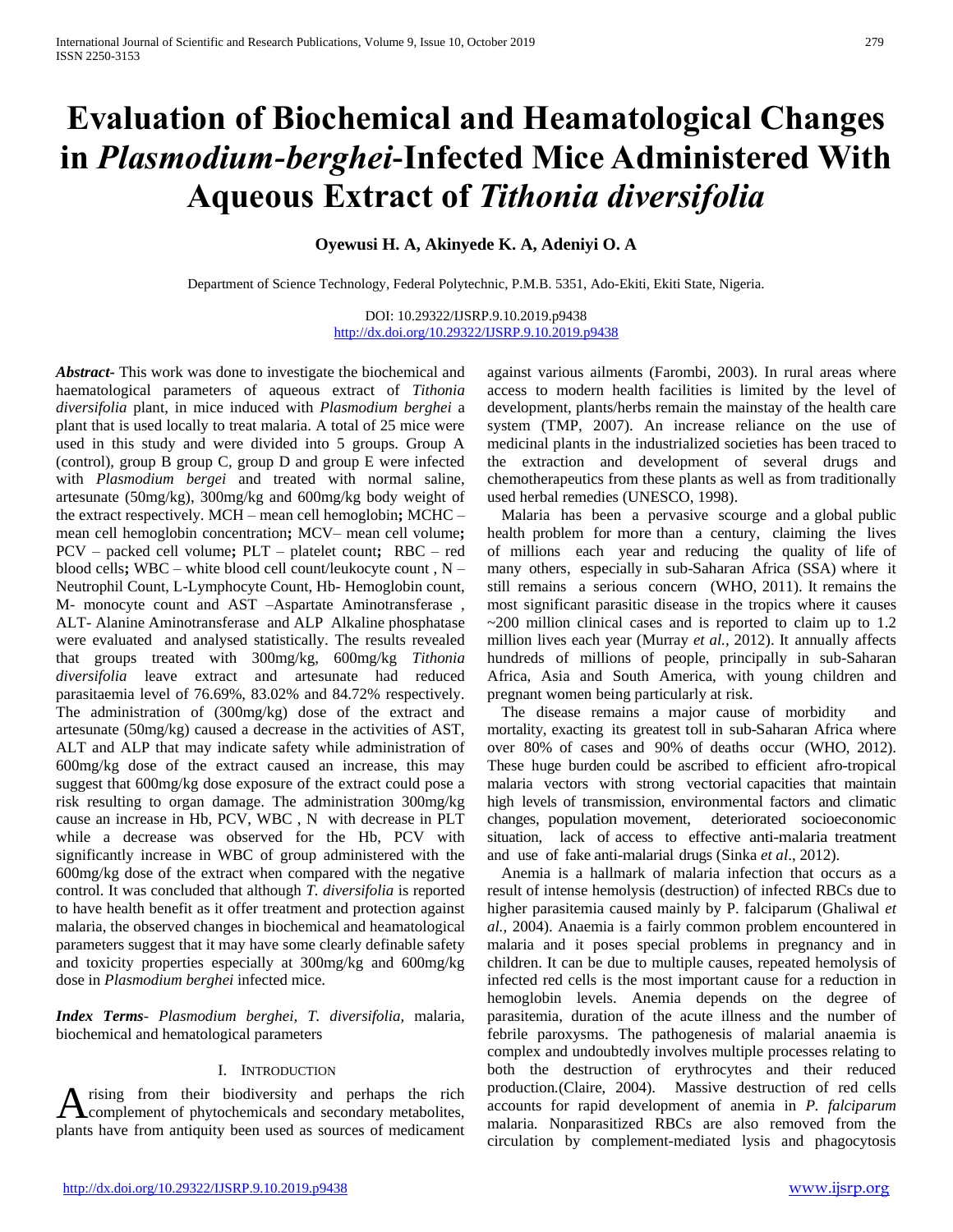resulting from immune complex deposition and complement activation (Claire, 2004). During *P. falciparum* infections, reticulocyte levels are inappropriately low, reflecting suppression of the normal response of erythropoietin (EPO) (Claire, 2004).Some of these mechanisms may perpetuate anemia even after completion of the treatment.

*Tithonia diversifolia* (Hemsl.) A. Gray commonly referred to as Mexican sunflower or tree marigold belonging to the Compositae family has been put into many uses which include treatment of stomach pains, indigestion, sore throat and liver pains (Kokwaro, 1976).

The bioactive compounds in the leaves of the plant has been isolated and these include sesquiterpenes, alkaloids, tagitinin, saponin and flavonoids etc. (Kuo and Chen, 1998; Gu *et al.,* 2002). Also in 2002 Gu et al isolated three new sesquiterpenoids; 2-alphahydroxytirotundin, tithofolinolide and 3-alpha acetoxydiversifolol, along with eight known sesquiterpene lactones some of which are, 3 beta acetoxy–8 beta– Isobutyrloxyreynosin, tagitinin A and tirotundin in an ethyl acetate extract of the aerial parts of *T. diversifolia*. A reliable reversed phase high performance liquid chromatographic method revealed the presence of Tagitinin C and A, an antiplasmodial sesquiterpenes lactones (Goffin *et al.,* 2002). Ether extract from aerial parts of the plant has been shown to have good antiplasmodial activity against three strains of *Plasmodium falciparum* (Bidla *et al.,* 2004)

It is known to be used in folk medicine to treat various illnesses including malaria, diarrhea, inflammation, haematomas, as well as bacterial and parasitic infections (Wanjau *et al.,* 1997; Tona *et al.,* 1998; Rungeler, *et al.,*1998, Kuo And Chen, 1998; Goffin *et al.,* 2002; Gu *et al.,*2002). In addition infusion from its leaves has been used for subduing swelling, dissolving lumps and treating enteritis and gastritis in local folk medicine (Tona *et al.,* 1998).

In Nigeria, the crude extract of *T. diversifolia* has been extensively used locally as anti-malaria without possible recourse to its possible deleterious effect on the individual that uses it. However, because some of the anti-malaria drugs; for example, chloroquine has been associated with increased anaemia (Hamer *et al.,* 2003). There is need to scientifically evaluate or investigate antiplasmodial activity, biochemical and haematological parameters to assess the potency and relative safety of *T. diversifolia* in the plamodium-berghei-infected mice.

## II. MATERIALS AND METHODS

## *A. Host Animals*

Twenty five pure strain Laboratory adult Swiss albino mice, mean weight of 22 g were obtained from the animal house, Department of Science and Computer Technology, Federal Polytechnic Ado Ekiti. They were kept in clean cages in the laboratory and fed on chow diets and water ad-libitum for one week for acclimatization at room temperature of  $29 \pm 2^0C$  before being exposed to the reference drug and plant extracts. The animals were weighed and placed into five groups per assay.

## *B. Plant Material*

Fresh leaves of the plant were collected within the premises of Federal Polytechnic Ado Ekiti, Ekiti State, Nigeria in March 2014 and identified at department of Botany Ekiti State University, Ado Ekiti, Ekiti State, Nigeria. It was air dried inside a well-ventilated room and milled into powder using electric blender/mill grater (model MS-223, Taiwan). 100 g powdered plant was soaked in 400ml distilled water for 48 hrs. The resultant mixture was filtered with cheesecloth and the filtrate concentrated under reduced pressure at 40°C for 48hrs using an oven to give 15 g of a dark solid extract which was stored at a very low temperature room until required for use.

## *C. Parasites and Inocula*

*Plasmodium berghei* (NK<sub>65</sub> strain) obtained from Institute of Medical Research and Training (IMRAT) Ibadan, Oyo State, Nigeria was maintained by blood passaging in white mice and a dose of 10<sup>5</sup> parasitized red blood cells (RBC) was inoculated intraperitoneally (i.p). The Parasite density was assessed using giemsa stained blood smear preparation from infected animals 6- 10 days after inoculation. Infected red blood cells were counted 5 times using the haemocytometer and the mean calculated. The number of parasitized cells per ml was then determined for the corresponding dilutions for the required inocula.

## *D. Mice Grouping and Treatment*

Owoyele *et al.,* (2005) was adopted with modification (Rane's test). After one week period of acclimatization in the laboratory, the mice  $(n = 25)$  were grouped into five categories  $(A-E)$ , each containing 5 mice. Group A (control), Group B. Group C, Group D and Group E were infected with *Plasmodium bergei* and treated with normal saline, artesunate (50mg/kg), 300mg/kg and 600mg/kg b.w of the extract *Tithonia diversifolia* respectively for 7 days.

## *E. Anti-plasmodial Activity of the Extract*

Blood sample was taken from tail vein of each mouse on the fourth day. Methanol fixed and 10% Giemsa stained thin film was examined microscopically. Percentage parasitemia of the extract were determined following the formula described below (Hilou *et al.,* 2006).

Mean survival time of each mouse in all groups was determined by calculating the average survival days of mice in each group over 7 days.

*F. Collection of Blood Samples for Estimation of Biochemical and Haematological Parameters*

Each of the animals was first anaesthetized with chloroform, then the thoracic cavities were carefully dissected (opened) and the heart was exposed. The required blood sample (3 ml) was withdrawn from the heart (left ventricle) by cardiac puncture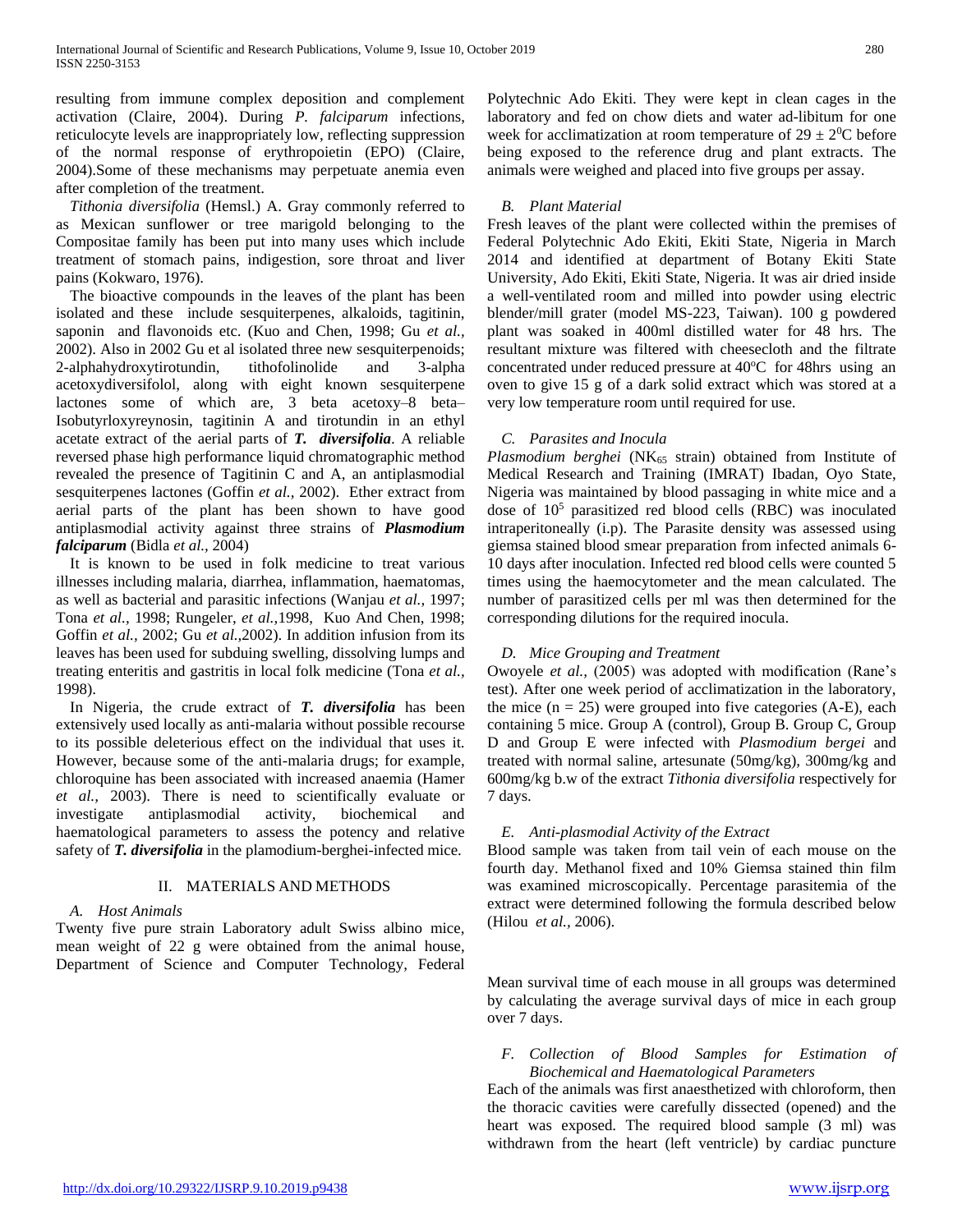with a needle and syringe. The blood was quickly transferred into an EDTA bottle for estimation of haematological parameters and plane bottle for biochemical parameter. The haematological parameters were estimated as in a previous study (Owoyele *et al.*, 2004) The Red Blood Cell (RBC) counts was done using a haemocytometeric method. The haemoglobin (Hb) and haematocrit (PCV) values were determined by the cyanomethaemoglobin and microhaemotocrit methods respectively. All other erythrocyte indices – mean corpuscular volume (MCV), mean corpuscular haemoglobin (MCH), and the mean corpuscular haemoglobin concentration (MCHC) were calculated from the haematological data obtained. The platelet count and differential leucocyte counts were determined as described by Jain (1986) using Automated Haematology Analyzer-k-x-21 by systmex, Japan.

Enzymatic assays: Determination of plasma albumin (ALB) and total protein (TP) for liver functionality, aspartate amino transferase (AST) and alanine amino transferase (ALT) for cellular integrity of the liver and alkaline phosphatase (ALP) for condition linked to the billary tract were analysed using standard methods using Randox reagent kit.

# *G. Statistical analysis*

Results obtained (Mean  $\pm$  SD) were subjected to statistical analysis by unpaired comparison using the student t-test, p-values < 0.05 were accepted as significant. The results were also subjected to analysis of variance (ANOVA).

#### III. RESULTS

The changes in the parasitemia level in mice administered *Tithonia diversifolia* leave extract is shown in the table 1. The group treated with 300mg/kg and 600mg/kg leaf extract and artesunate reduced parasitemia level by 76.69%, 83.02% and 84.72% respectively. The percentage parasitemia in group administered the doses of the leave extract and artesunate decreased throughout the period of observation while a increase was observed in the infected treated with normal saline (positive control) group. The extract produced a dose-dependent effect at the doses employed in this study.

#### IV. DISCUSSION

The result from this investigation shows that aqueous extract of *T diversifolia* leaves has antiplasmodial activity with the property that showed curative effects on malaria parasite. This study also indicates that the parasite clearance ability of the extract is dose-dependent. This was evident in our observation whereby the mice treated with 600mg/kg of the extract has a lower parasite count compared with 300mg/kg dose. The present study support the earlier reports on the antiplasmodial activity of *T. diversifolia* of Goffin *et al.,* 2002; Bidla *et al.,* 2004; Elufioye and Agbedahunsi 2004; and Oyewole *et al.,* 2008. However, the dose of dependent property of *T. diversifolia* initiates risk in biochemical and haematological parameters of the mice.

The antiplasmodial activities of several medicinal plants have been attributed to the presence of some phytochemicals like

saponins, alkanoids, flavonoids tagitinin, and sesquiterpenes (Gu *et al.,* 2002) which is also presence in the crude extract of *T. diversifolia* (Reference)

The determination of levels of some liver enzymes in the blood could be one of the ways of detecting liver damage, increase beyond limit of the serum hepatic enzyme and levels of increase is said to be proportional to the extent of level damage (Crook 2006).

In this study administration of (300mg/kg) dose of the extract and artesunate (50mg/kg) caused a decrease in the activities of AST, ALT and ALP while administration of 600mg/kg dose of the extract caused an increase. This may suggest 600mg/kg dose exposure of the extract could pose a risk resulting to organ damage. Some plant extracts have been known to possess different levels of hepatotoxicity which depends mainly on the levels of anti-nutrients inherent in the plants (Sofowora 1993). Phytochemical analysis of *T. diversifolia* revealed its content of alkaloids and saponins amongst others. The mechanisms of action of alkaloids and saponins are similar and its involves complexing with cholesterol to form pores in the cell membrane bilayers (wink, 1993; francis *et al.,* 2002). This may be possible mechanism by which *T. diversifolia* acted on the liver cells to bring about the observed increase in the level of AST and ALT at 600mg/kg dose in this study.

This investigation also revealed that there was a significant decrease in serum creatinine level in infected, 300mg/kg, 600mg/kg doses *T diversifolia* extract and artesunate treated group compared with infected and untreated group. Significant increase in serum creatinine could implies renal functional impairment. The same trend was observed in total protein evaluation in all the groups under investigation.

In this study the 300mg/kg, 600mg/kg of the extract and (50mg/kg) of artesunate produced a significant difference on the hematological PCV, Hb, WBC, Platelets, MVC, RBC, MCHC, N, L and M. when compared with the negative control as shown in Table 3. The slight increase in hematological values demonstrated an improvement in disease progression (Chang and Stevenson, 2004; Weartheral *et al.,* 2002). Literature has shown that ingestion of medicinal compounds or drugs can alter the normal range of haematology parameters (Ajagbonna *et al.,* 1999).

There was a decrease in Hb and PCV at 600mg/kg dose of the extract, infected and control groups. The observed anaemia in *P. berghei* infected mice may be due to RBC destruction caused either by parasite multiplication or by spleen reticuloendotelial cell action (chinchilla *et al.,* 1998). This decrease may also be due to multiple causes of which repeated heamolysis of infected red blood cells is the most important. The haemolysis may be due to non-immune destruction of parasitized red cells in case of high parasitemia or immune mediated destruction of parasitized as well as non-parasitized red cells because the changes in the red cell antigen structure brought about by the parasitic invasion stimulation the production of antibodies against the red cell. This triggers immunemediated red cell lysis. In addition the growing parasite and degrades the intracellular proteins which are mainly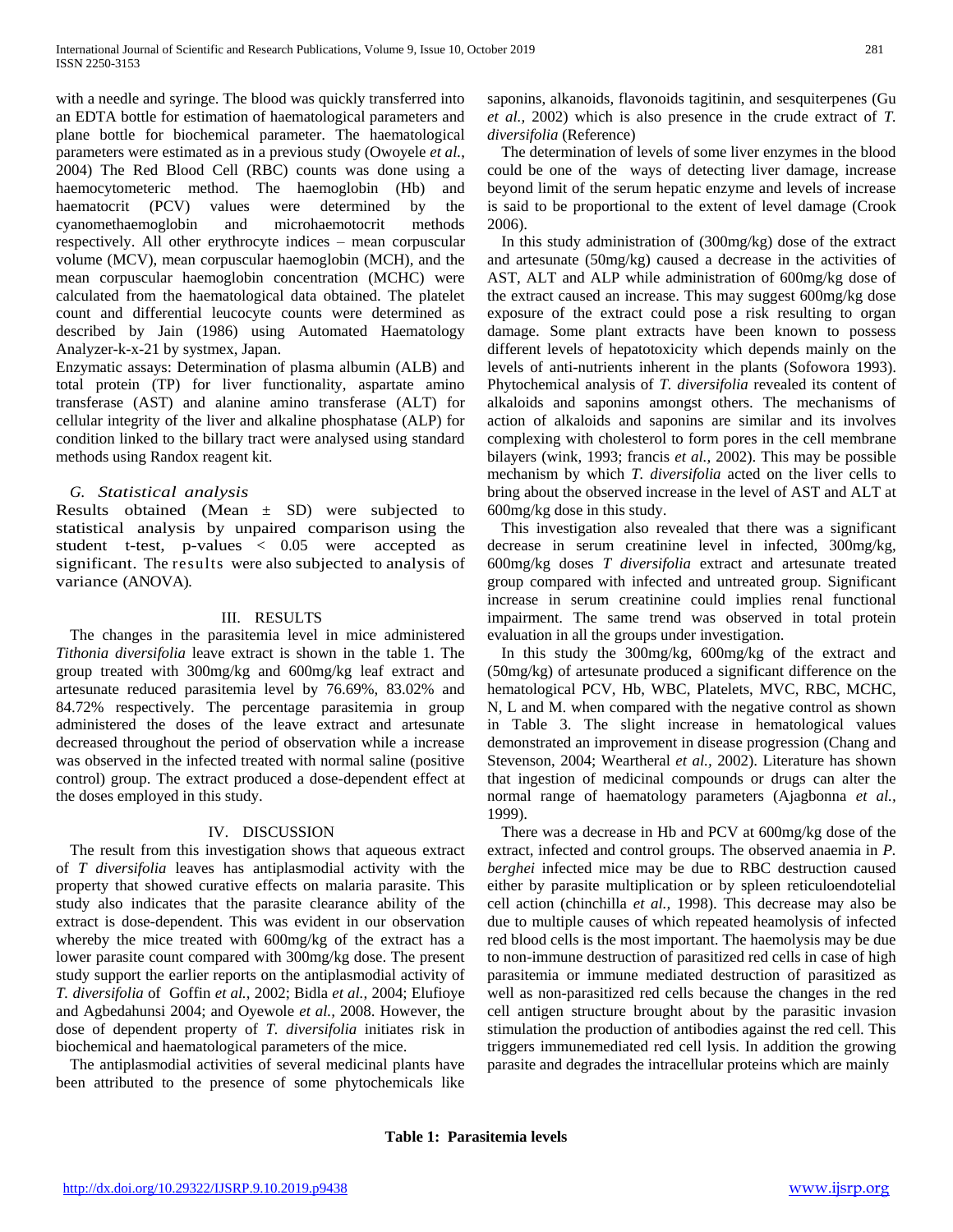| <b>Groups</b>                                                   | Day 4 | Day 5                                                                                                     | Day 6 | Day 7                       | Day 8                           | Day 9           | Day 10          |  |  |
|-----------------------------------------------------------------|-------|-----------------------------------------------------------------------------------------------------------|-------|-----------------------------|---------------------------------|-----------------|-----------------|--|--|
|                                                                 |       | Group A $0.00\pm0.00$ $0.00\pm0.00$ $0.00\pm0.00$ $0.00\pm0.00$ $0.00\pm0.00$ $0.00\pm0.00$ $0.00\pm0.00$ |       |                             |                                 |                 | $0.00 \pm 0.00$ |  |  |
|                                                                 |       | Group B $24.6 \pm 1.14$ $27.8 \pm 0.45$ $33.4 \pm 1.14$ $41.4 \pm 1.52$                                   |       |                             | $46.6 \pm 1.14$ $53.4 \pm 2.07$ |                 | $56.2 \pm 0.84$ |  |  |
|                                                                 |       | Group C $21.2 \pm 0.84$ $15.6 \pm 0.55$ $4.2 \pm 0.45$ $2.0 \pm 0.71$ $0.00 \pm 0.00$                     |       |                             |                                 | $0.00 \pm 0.00$ | $0.00 \pm 0.00$ |  |  |
|                                                                 |       | Group D $20.8 \pm 0.83$ $20.8 \pm 0.84$ $9.8 \pm 0.84$                                                    |       | $7.0{\scriptstyle \pm0.71}$ | $5.6 \pm 0.89$ $3.0 \pm 0.71$   |                 | $1.2 \pm 0.45$  |  |  |
|                                                                 |       | Group E $21.6 \pm 1.14$ $16.4 \pm 0.55$ $4.8 \pm 0.84$                                                    |       | $2.0 \pm 0.71$              | $1.6 \pm 0.055$                 | $1.0 \pm 0.00$  | $0.4 \pm 0.55$  |  |  |
| Results are presented as Mean $\pm$ Standard deviation of mean. |       |                                                                                                           |       |                             |                                 |                 |                 |  |  |

GROUP A- (Control)

GROUP B- (*Plasmodium-berghei* + Normal Saline) – negative control

GROUP C- (*Plasmodium-berghei* + 50mg/kg artesunate)- positive control

GROUP D- (*Plasmodium-berghei* + 300 mg/kg *Tithonia diversifolia*)

GROUP E- (*Plasmodium-berghei* + 600 mg/kg *Tithonia diversifolia*)

The biochemical investigation result showed a statistical significant (P>0.05) difference in the *Tithonia diversifolia* extract and artesunate treated mice groups when compared to the negative control (normal saline) from three to tenth day. (Table2). In this study administration of 300mg/kg dose of the *Tithonia diversifolia* extract and artesunate caused a decrease in the activities of AST, ALT and ALP thus improving renal and hepatic functions.

| <b>GROUPS</b> | TP(g/dL)                     | AST (U/L)                        | ALT(U/L)                          | ALP(U/L)                        | Creatinine                      | Uric Acid                       |
|---------------|------------------------------|----------------------------------|-----------------------------------|---------------------------------|---------------------------------|---------------------------------|
|               |                              |                                  |                                   |                                 | (mg/dl)                         | (mg/dl)                         |
| A             | $2.398 \pm 0.0993$ be        | $7.430 + 2.365$ <sup>be</sup>    | $13.94 \pm 3.792$ <sup>be</sup>   | $18.08 + 4.189^b$               | $7.475 + 1.152^b$               | $7.220 + 1.612bcd$              |
| <sub>B</sub>  | $4.335+0.4246^{\text{acde}}$ | $18.04 \pm 3.408$ <sup>acd</sup> | $34.07 \pm 2.270$ <sup>acde</sup> | $35.44 + 4.048$ <sup>acde</sup> | $13.89 + 3.246$ <sup>acde</sup> | $27.33 + 2.742$ <sup>acde</sup> |
| $\mathcal{C}$ | $2.438 + 0.0563^b$           | $5.224 + 1.692$ <sup>be</sup>    | $13.86 + 4.126$ <sup>be</sup>     | $17.98 + 2.667^b$               | $7.244+1.192^b$                 | $13\,40+2\,144$ <sup>ab</sup>   |
| D             | $2.808 \pm 0.2706^b$         | $7.716 + 2.568$ <sup>be</sup>    | $13.75 \pm 2.997$ <sup>be</sup>   | $20.75 \pm 1.759^{\rm b}$       | $7.757+1.322^b$                 | $13.42 + 2.238$ <sup>ab</sup>   |
| F.            | $2.933+0.3474$ <sup>ab</sup> | $14.47 \pm 3.384$ <sup>acd</sup> | $22.91 + 7.936$ abcd              | $24.20 \pm 9.759^{\circ}$       | $8.444 \pm 1.656^b$             | $9.867 + 2.242^b$               |

Results are presented as Mean ± Standard deviation of mean. One way ANOVA was used to test mean difference significance using Tukey's multiple comparison. Pvalue <0.05 was considered statistically significant.

> GROUP A- (Control) GROUP B- (*Plasmodium-berghei* + Distilled water) GROUP C- (*Plasmodium-berghei* + 50mg/kg artesunate) GROUP D- (*Plasmodium-berghei* + 300 mg/kg *Tithonia diversifolia*) GROUP E- (*Plasmodium-berghei* + 600 mg/kg *Tithonia diversifolia*)

The result of haematological parameter showed a significant change in the infected and untreated group as well as those infected but treated with the extract and artesunate as presented in table 3. Conversely the infected and treated with normal saline (negative control) mice showed a significant difference in the progressive development of severe anemia while those infected and treated with the extract and artesunate developed a mild and insignificant anemia.

| Table 3: Results of Tithonia diversifolia on Haematological parameters of Albino mice |  |  |  |  |
|---------------------------------------------------------------------------------------|--|--|--|--|
|---------------------------------------------------------------------------------------|--|--|--|--|

| <b>GRO</b> | PCV %            | WBC $10^9$ /L          | <b>RBC</b>        | Hb               | Platelet1         | <b>MCH</b>  | <b>MCHC</b>       | <b>MCV</b>  | N                 |                  | М               |
|------------|------------------|------------------------|-------------------|------------------|-------------------|-------------|-------------------|-------------|-------------------|------------------|-----------------|
| UPs        |                  |                        | $10^{12}L$        | g/L              | $0^9$ /L          | pg          | g/L               | fL          | $10^9$ /L         | $10^9$ /L        | $10^9$ /L       |
| A          | $29.00 \pm 1.$   | $24533.33 \pm 30$      | $4.83 \pm 0.$     | $9.66 \pm 0.$    | $234.00 + 4$      | $19.98 \pm$ | $33.29 \pm$       | $60.00+$    | $13.67 \pm$       | $75.66 \pm 0$    | $8.33 \pm 0.5$  |
|            | $00^{bde}$       | $5.51$ <sup>bcde</sup> | $17h^e$           | $35^{be}$        | $.00^{bc}$        | 0.04        | 0.07              | 0.00        | 0.58 <sup>b</sup> | .58              | 7d              |
| B          | $16.33 \pm 0.$   | $6266.67 + 57.7$       | $2.72 \pm 0.$     | $5.42 \pm 0.$    | $61.67+2.$        | $19.92 \pm$ | $33.20 \pm$       | 59.99 $\pm$ | $9.00 \pm 1.$     | $58.66 \pm 7$    | $4.33+0.5$      |
|            | 57 <sup>ad</sup> | $4^{\rm a}$            | OQ <sub>ad</sub>  | 21 <sup>ad</sup> | 89ad              | 0.08        | 1.13 <sup>d</sup> | 0.00        | 00 <sup>ad</sup>  | .64 <sup>e</sup> | $7d^e$          |
| C          | $19.67 + 8.$     | $9666.67 \pm 305.$     | $4.05 \pm 1.$     | $8.07+2.$        | $105.00 \pm 5$    | $20.05+$    | $33.41+$          | $60.00+$    | $12.66 \pm$       | $66.66 \pm 1$    | $9.00 \pm 1.0$  |
|            | 08               | 51 <sup>a</sup>        | 35                | 66               | .00 <sup>a</sup>  | 0.04        | 0.07              | 0.00        | 1.15              | .53              | $^{0d}$         |
| D          | $30.67 + 4.$     | 13133.33+21            | $4.722+0$         | $9.47 \pm 1.$    | $213.33+8$        | $20.05+$    | $33.54+$          | $60.00+$    | $13.33\pm$        | $69.67+1$        | $14.67 + 4.$    |
|            | $04^{abe}$       | $93.93^a$              | .67 <sup>be</sup> | 33 <sup>be</sup> | 9.49 <sup>b</sup> | 0.04        | $0.18^{b}$        | 0.00        | $1.15^{b}$        | 2.01             | $16^{abc}$      |
| E          | $17.00 + 1.$     | $11700+7188$ .         | $2.67+0.$         | $5.33+0.$        | $148.33 \pm 1$    | $20.00+$    | $33.33+$          | $60.00+$    | $11.33\pm$        | $78.33 \pm 1$    | $11.33 \pm 1.$  |
|            | 73 <sup>ad</sup> | 18ª                    | 289 <sup>ad</sup> | 58 <sup>ad</sup> | l.55              | 0.00        | 0.15              | 0.00        | 2.31              | .15 <sup>b</sup> | 15 <sup>b</sup> |

Data are expressed as mean ± SD.

GROUP A- (Control)

GROUP B- (*Plasmodium-berghei* + Distilled water)

GROUP C- (*Plasmodium-berghei* + 50mg/kg artesunate)

GROUP D- (*Plasmodium-berghei* + 600 mg/kg *Tithonia diversifolia*)

GROUP E- (*Plasmodium-berghei* + 600 mg/kg *Tithonia diversifolia*)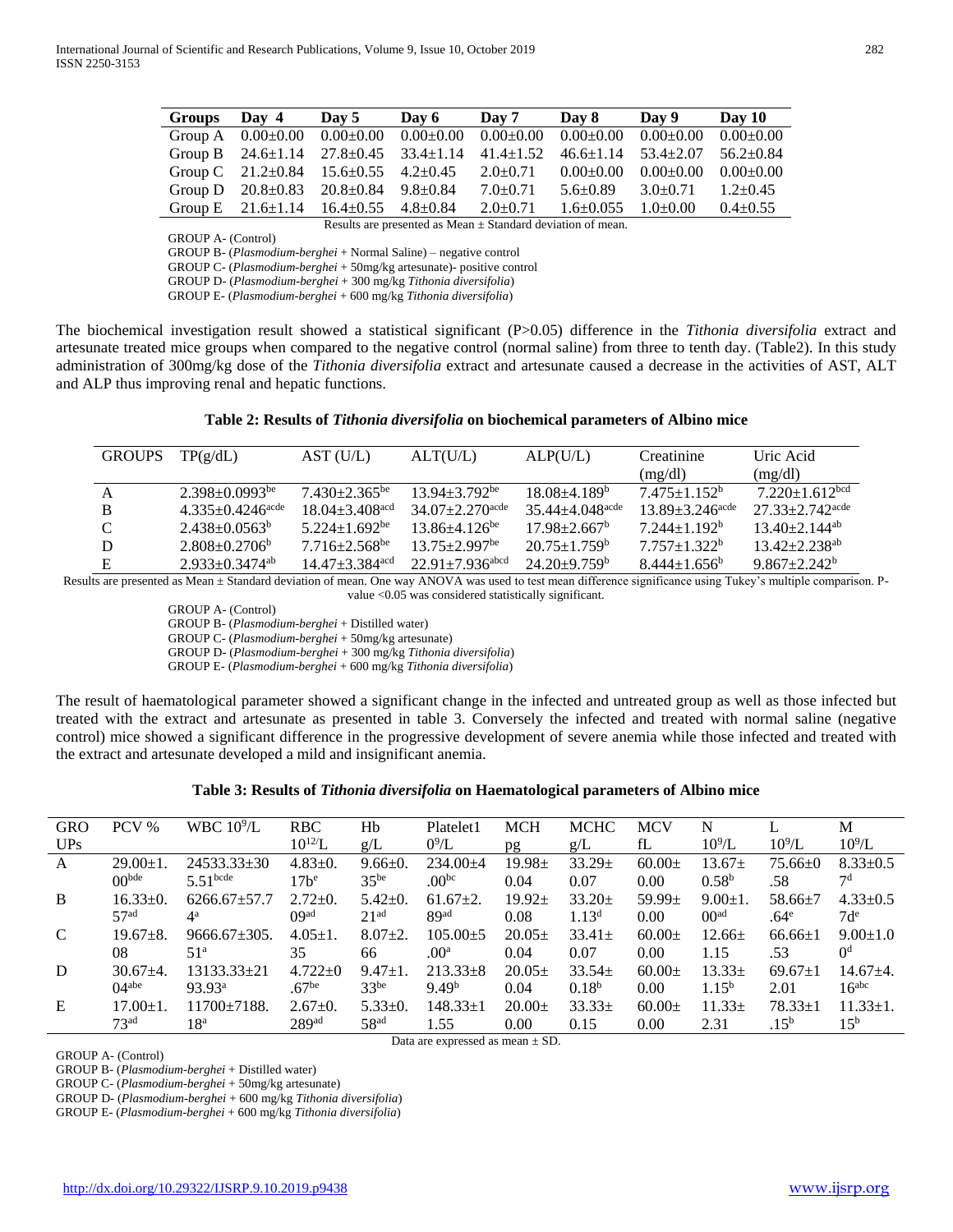hemoglobin (Gavigan *et al.,* 2001). This may account further for decrease in Hb and also at 600mg/kg dosage the extract may contain chemicals that may trigger those actions. These decreases however were considerably reversed in 300mg/kg dose extract and artesunate treated groups. This suggests that at 300mg/kg dosage the extract may have some stimulatory effect on the production of red cells (erythropoiesis). This might have contributed to the increase in Hb and PCV observed in 300mg/kg dose extract-treated group.

There was a significant increase in WBC of 300mg/kg, 600mg/kg extract and artesunate-treated group as compared with control group. WBCs function mainly to fight infection, defend the body by phagocytosis against invasion by foreign organisms and to produce, transport and distribute antibodies in the immune response. A decrease in WBC of control group may imply a reduction in the ability of the mice to resist the infection (Yakubu *et al.,* 2007). However WBC in the 300mg/kg dose of extract and (50mg/kg) artesunate treated groups where higher than the 300mg/kg dose of extract treated and control groups. This suggests a boost in the immune system by the extract at 300mg/kg dosage and reference drug which indicate an improved ability of the mice to combat the infection as a result of treatment. Although 600mg/kg dose extract treated group shown a reduced parasitemia level but a decrease in WBC was observed, this may suggest that at 600mg/kg dose of the extract may have deleterious or harmful effect. The significant decrease in WBC in the control group which correlates with high parasitaemia and other derangement is as a result of infection.

Like RBC, platelets are nuclear and discoid; they measured 1.5-3.0 µm in diameter. The body has very limited reserve of platelet, so they can be rapidly depleted (Wagner and Bruger, 2003). Decrease platelet counts also common in malaria may result from sequestration of platelet in the spleen (Horstmann *et al.,* 1981). There was a significant decrease in the level of platelet in the control group as a result of continued infection and a decrease in platelet count is also observed in 300mg/kg dose in extract-treated groups compared with 600mg/kg dose extracttreated group, suggesting a stimulatory effect of the extract at 300mg/kg dosage. The increase in WBC count is an indication of the ability of the extract at 300mg/kg dose indicates increase in the production of the cells of the immune system. Lymphocytes are the main effector of cells of immune system (McKnight *et al.,* 1999). The increase in lymphocyte in this study may affect the effector cells of the immune system. The significant increase in the neutrophil by 300mg/kg dose of the extract could possibly suggest the ability of the extract to enhance blood component to undergo phagocytosis.

#### V. CONCLUSION

From this study, it can be noted although *T. diversifolia* is reported to have health benefit as it offer treatment and protection against malaria, the observed changes in biochemical and heamatological parameters suggest that it may have some clearly definable safety and toxicity properties especially at 300mg/kg and 600mg/kg dose of aqueous extract of *T. diversifolia* in *Plasmodium berghei* infected mice.

#### ACKNOWLEDGMENT

**We like to acknowledge Prof. Ademowo of** Institute of Medical Research and Training (IMRAT) Ibadan, Oyo State, Nigeria for making available *Plasmodium berghei* (NK<sub>65</sub> strain) for this work.

#### **REFERENCES**

- [1] Bodeker, G. and Willcox M.L. (2000) Conference report: the first international meeting of the Research Initiative on Traditional Antimalarial Methods (RITAM). *J Alt Compl Med* 6:195-207
- [2] Chang, K.H and Stevenson, M. M.(2004). Malarial anaemia: mechanisms and implications of insufficient erythropoiesis during blood-stage malaria, *International Journal of. Parasitology*, 34: 1501-1516
- [3] Chinchilla, M., Guerrero, O.M., Abarca, G., Barrios, M. and Castro, O. (1998). An *in vivo* model to study the antimalaric capacity of plant extracts. *Review Biological. Tropics,* 46(1): 1-7.
- [4] Crook, M. (2006). Clinical chemistry and metabolic medicine. 7<sup>th</sup> Edn. Edward Arnold Publishers. Pp.250-268.
- [5] Dacie, J.V. and Lewis, S.M. (1991). In Practical Haematology 7th edition ELBS with Churchill Livingstone. Longman group UK 1991. pp. 5 - 82
- [6] Demetriou JA, Drewes PA, Gin JB (1974). Enzymes, In: Clinical Chemistry: Principles and techniques. Henry RJ. Canon DC. Winkleman WJ.eds. Harper and Row USA. 873- 883.
- [7] Dufour, D.R., Lott, J.A., Nottle F.S. and seff, L.B. (2000). Diagnosis and monitoring of hepatic injury in performance characteristics of laboratory tests. *Clin. Chem.. 46: 2027-2049.*
- [8] Elufioye, T.O., J.M. Agbedahunsi. 2004. Antimalarial activities of *Tithonia diversifolia* (Asteracaea) and *Crossopteryx febrifuga* (rubiaceae) on mice *in vivo*. *J. Ethnopharmacology.* **93 (2-3)**: 167-171.
- [9] Francis, G., Zohar, K., Harinder, P.S., Makkar, Klaus, B. (2002). The biological action of saponins in animal system: A review. *British J. of Nutr*. **88**(6):587-605.
- [10] Gavigan, C.S., Dalton, J.P. and Bell, A. (2001) The role of aminopeptidases in haemoglobin degradation in *Plasmodium falciparum*-infected erythrocytes. *Molecular Biochemistry Parasitology,* 117(1): 37-48.
- [11] Goffin, E., E. Ziemons, P. De Mol, C. de Madreira Mdo, A.P. C Martins, A.P., da Cunha, G. Philippe, M., Tits, L. Angenot, M. Frederich. 2002. *In vitro* Antiplamodial activity of *Tithonia diversifolia* and identification of its main active constituent: Tagitinin C. *Planta Medica.* **68(6)**: 543-545.
- [12] Gu, J.Q., J.J., Gills, E.J. Park, E. Mata Greenwood, M.E. Hewthorne, F., Axelrod, P.I. Chavez, H.H. Fong, R.G. Mehta, J.M. Pezzuto and A.D. Kinghorn. 2002. Sesquiterpenoids from *Tithonia diversifolia* with potential cancer chemopreventive activity. *J. Natural Products*. **65 (4)**: 532-6.
- [13] Hamer, D.H., W.B. Macleod, E. Addo-yobo, C.P. Duggan, B. Estrella, W.W. Fawzi, J.K. Konde- Lule, V. Nwanakasale, Z. G. Premji, F. Sempertegui, F. Ssegooba, K. YeboaAntwi and J.L. Simon. 2003. Age, Temperature, and parasitaemia predict chloroquine treatment failure and anaemia in children with uncomplicated Plasmodium falciparum malaria. *Transactions of the Royal Society of Tropical Medicine and Hygiene..* **97(4)**: 422-428.
- [14] Jama, B, C.A. Palm, R.J.Buresh, A. Niang, C. Gachengo, G. Nzighuuiba and B. Amadalo 2000. *Tithonia diversifolia* as a green manure for soil fertility improvement in western Kenya: A review. *Agroforestry Systems.* **49(2)**: 202-221.
- [15] Jovanovich, Inc. Philadelphia, London, Toronto, pp. **1098**-1113.
- [16] Judith, J.P. and K.H. Susan. 2001. Medicinal Herbs: Answers and Advice, part 1; Hospital practice; The Mc Graw-Hill companies.
- [17] Kokwaro, J.O. 1976. Medicinal plants of East Africa. General printer Ltd.
- [18] Kuo, V.H. and C.H. Chen 1998. Sesquiterpenes from the leaves of *Tithonia diversifolia*. *J. Natural Products.* **61**; 827-828.
- [19] Murray, C.J., Rosenfeld, L.C., Lim, S.S., Andrews, K.G., Foreman, K.J., Haring, D.Lopez, A.D. (2012). Global malaria mortality between 1980 and 2010: A systematic analysis. *Lancet*, *379***:**413–431.
- [20] Owoyele, B.V., O.C. Wuraola, A.O. Soladoye and S.B. Olaleye. 2004. Studies on anti- inflammatory and analgesic properties of *Tithonia diversitolia* leaf extract. *J.Ethnopharmacology.* **90:** 317-321.